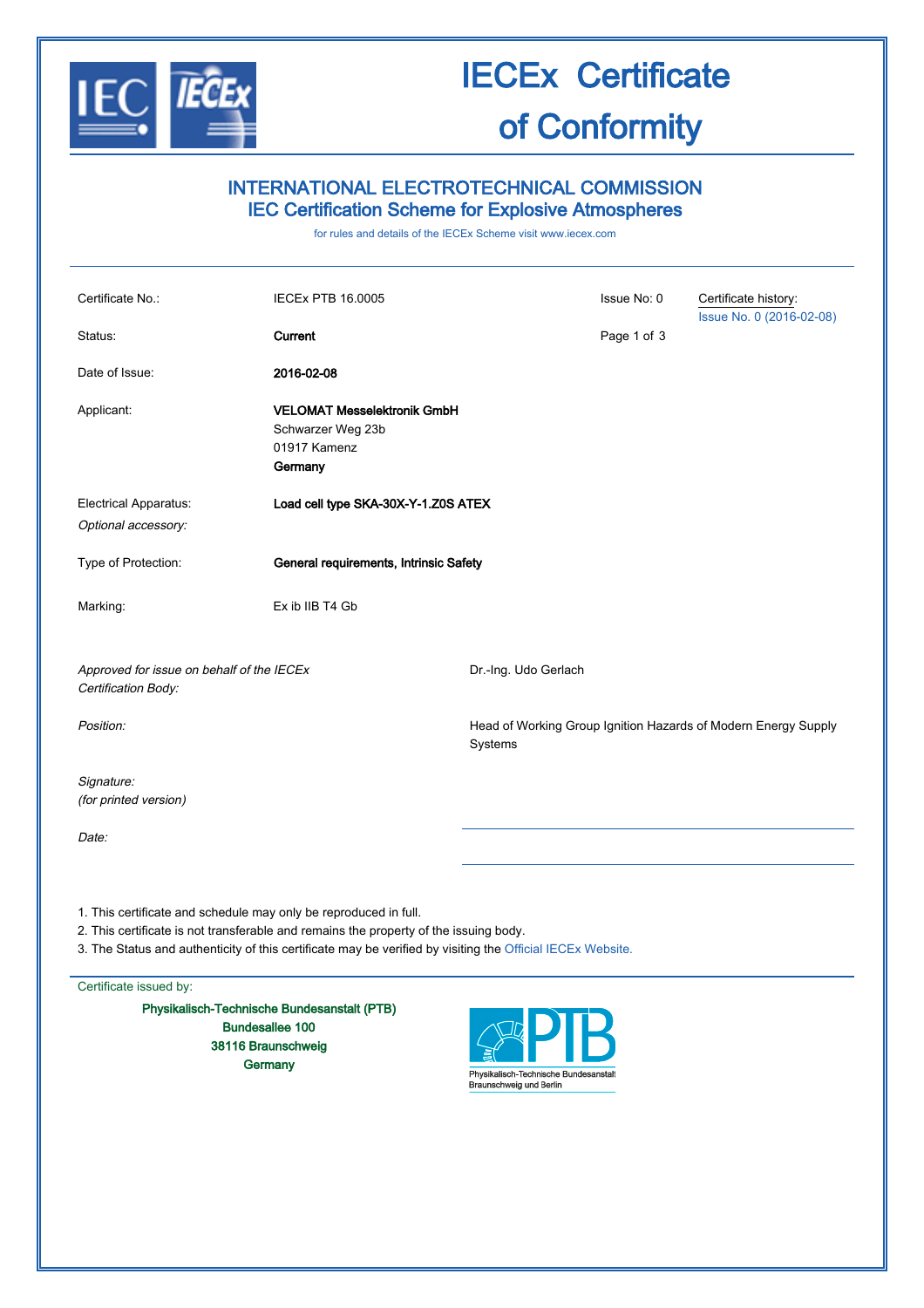

# IECEx Certificate of Conformity

| Certificate No: | <b>IECEX PTB 16,0005</b>           | Issue No: 0 |
|-----------------|------------------------------------|-------------|
| Date of Issue:  | 2016-02-08                         | Page 2 of 3 |
| Manufacturer:   | <b>VELOMAT Messelektronik GmbH</b> |             |
|                 | Schwarzer Weg 23b                  |             |
|                 | 01917 Kamenz                       |             |
|                 | Germany                            |             |
|                 |                                    |             |
|                 |                                    |             |

Additional Manufacturing location(s):

This certificate is issued as verification that a sample(s), representative of production, was assessed and tested and found to comply with the IEC Standard list below and that the manufacturer's quality system, relating to the Ex products covered by this certificate, was assessed and found to comply with the IECEx Quality system requirements. This certificate is granted subject to the conditions as set out in IECEx Scheme Rules, IECEx 02 and Operational Documents as amended.

### STANDARDS:

The electrical apparatus and any acceptable variations to it specified in the schedule of this certificate and the identified documents, was found to comply with the following standards:

| IEC 60079-0 : 2011<br>Edition:6.0  | Explosive atmospheres - Part 0: General requirements                          |
|------------------------------------|-------------------------------------------------------------------------------|
| IEC 60079-11 : 2011<br>Edition:6.0 | Explosive atmospheres - Part 11: Equipment protection by intrinsic safety "i" |

This Certificate does not indicate compliance with electrical safety and performance requirements other than those expressly included in the

Standards listed above.

### TEST & ASSESSMENT REPORTS:

A sample(s) of the equipment listed has successfully met the examination and test requirements as recorded in

Test Report:

[DE/PTB/ExTR16.0006/00](http://iecex.iec.ch/iecex/IECExWeb.nsf/ExTRNumber/DE/PTB/ExTR16.0006/00?OpenDocument)

Quality Assessment Report:

[DE/PTB/QAR12.0008/01](http://iecex.iec.ch/iecex/IECExWeb.nsf/QARNumber/DE/PTB/QAR12.0008/01?OpenDocument)